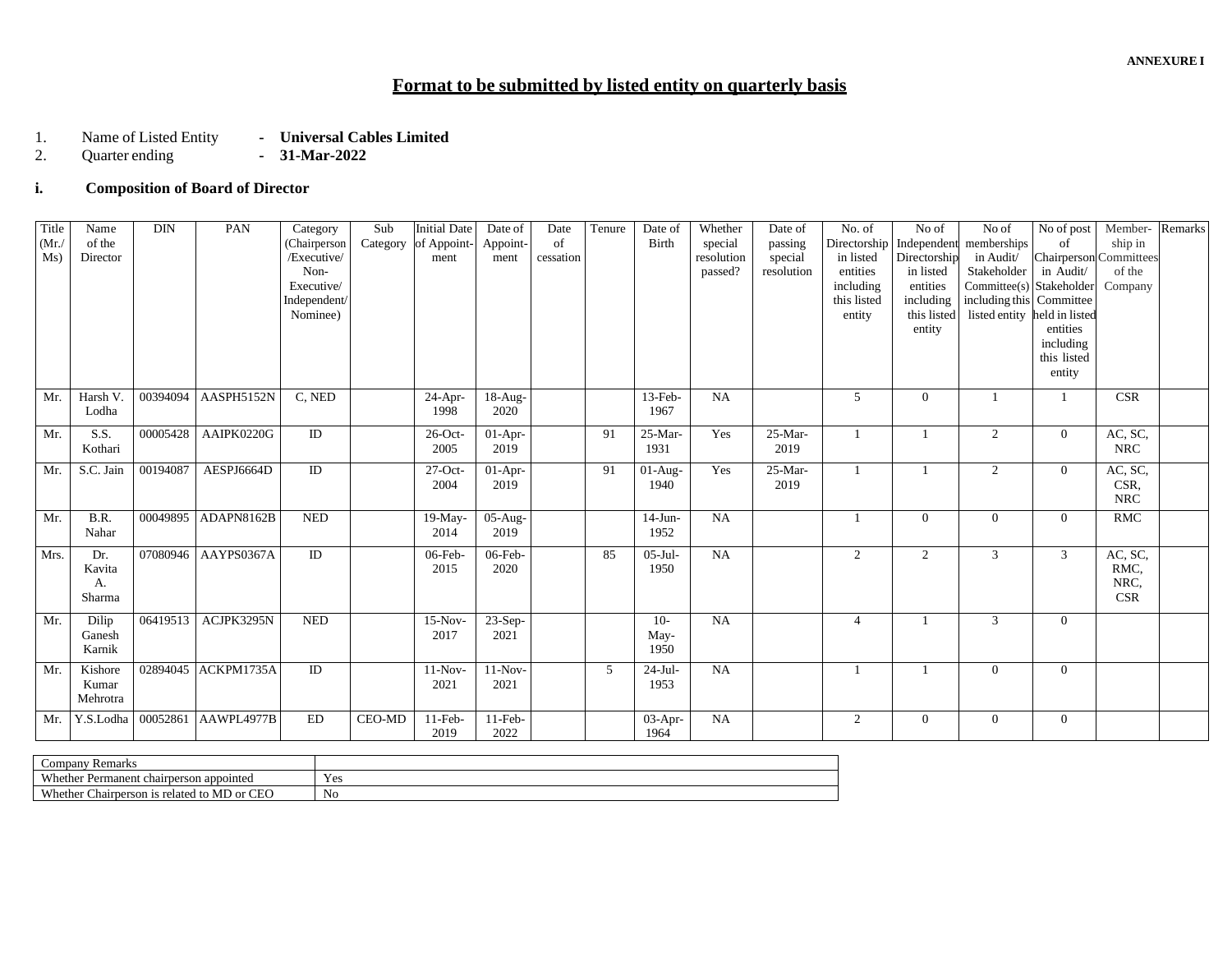### **ii. Composition of Committees**

### **a. Audit Committee**

| Sr. No. | Name of the Director | Category | Chairperson/Membership | <b>Appointment Date</b> | Cessation Date |
|---------|----------------------|----------|------------------------|-------------------------|----------------|
|         | Dr. Kavita A. Sharma | ID       | Chairperson            | 28-May-2021             |                |
|         | S.S. Kothari         | ID       | Member                 | 19-Aug-2006             |                |
|         | S.C. Jain            | ID       | Member                 | $30-Mar-2016$           |                |

| $\mathcal{L}$ ompany<br>7 Remark.                                |                     |
|------------------------------------------------------------------|---------------------|
| $\mathbf{V}$<br>.nether<br>rnerson annomte<br>Permanent<br>chair | . .<br>ہ ،<br>1 U.S |

### **b. Stakeholders Relationship Committee**

| Sr. No. | Name of the Director | Category | Chairperson/Membership | <b>Appointment Date</b> | <b>Cessation Date</b> |
|---------|----------------------|----------|------------------------|-------------------------|-----------------------|
|         | Dr. Kavita A. Sharma | ΙD       | Chairperson            | 28-May-2021             |                       |
|         | S.S. Kothari         | ΙD       | Member                 | 19-May-2014             |                       |
|         | S.C. Jain            |          | Member                 | 27-Oct-2004             |                       |

| ™ Remark<br>ompany                                  |                                       |
|-----------------------------------------------------|---------------------------------------|
| X/h<br>chair<br>manent.<br>Dar<br>rperson appointed | $\tilde{\phantom{a}}$<br>Voc<br>1 U.S |

### **c. Risk Management Committee**

| Sr. | Name of the Director | Category         | Chairperson/Membership | <b>Appointment Date</b> | <b>Cessation Date</b> |
|-----|----------------------|------------------|------------------------|-------------------------|-----------------------|
| No. |                      |                  |                        |                         |                       |
|     | Dr. Kavita A. Sharma |                  | Chairnerson            | 29-Jun-2021             |                       |
|     | B.R. Nahar           | NED              | Member                 | 29-Jun-2021             |                       |
|     | Tarun Chugh          | Senior Executive | Member                 | 29-Jun-2021             |                       |

| Remarks<br>Company                                |               |
|---------------------------------------------------|---------------|
| Whether.<br>chairperson appointe<br>anent<br>Perm | V oc<br>1 U.S |

## **d. Nomination and Remuneration Committee**

| Sr. No. | Name of the Director | Category | Chairperson/Membership | <b>Appointment Date</b> | Cessation Date |
|---------|----------------------|----------|------------------------|-------------------------|----------------|
|         |                      |          |                        |                         |                |
|         | Dr. Kavita A. Sharma |          | Chairperson            | 28-May-2021             |                |
|         | S.S. Kothari         |          | Member                 | 19-May-2014             |                |
|         | S.C. Jain            |          | Member                 | 14-Feb-2012             |                |

| <b>Remarks</b><br>Companv                                              |                       |
|------------------------------------------------------------------------|-----------------------|
| <b>Wh</b><br>.athar<br>manent:<br>i appointe<br>chair<br>Dar<br>person | $V_{\rho c}$<br>1 U.S |

### **e. Corporate Social Responsibility Committee**

| Sr. No.                                 | Name of the Director | Category   | Chairperson/Membership | <b>Appointment Date</b> | <b>Cessation Date</b> |  |  |
|-----------------------------------------|----------------------|------------|------------------------|-------------------------|-----------------------|--|--|
|                                         | Shri Harsh V. Lodha  | <b>NED</b> | Chairperson            | 11-Aug-2016             |                       |  |  |
|                                         | Dr. Kavita A. Sharma | ID         | Member                 | 28-May-2021             |                       |  |  |
|                                         | Shri S.C. Jain       | ID         | Member                 | 11-Aug-2016             |                       |  |  |
|                                         |                      |            |                        |                         |                       |  |  |
| Company Remarks                         |                      |            |                        |                         |                       |  |  |
| Whether Permanent chairperson appointed |                      |            | Yes                    |                         |                       |  |  |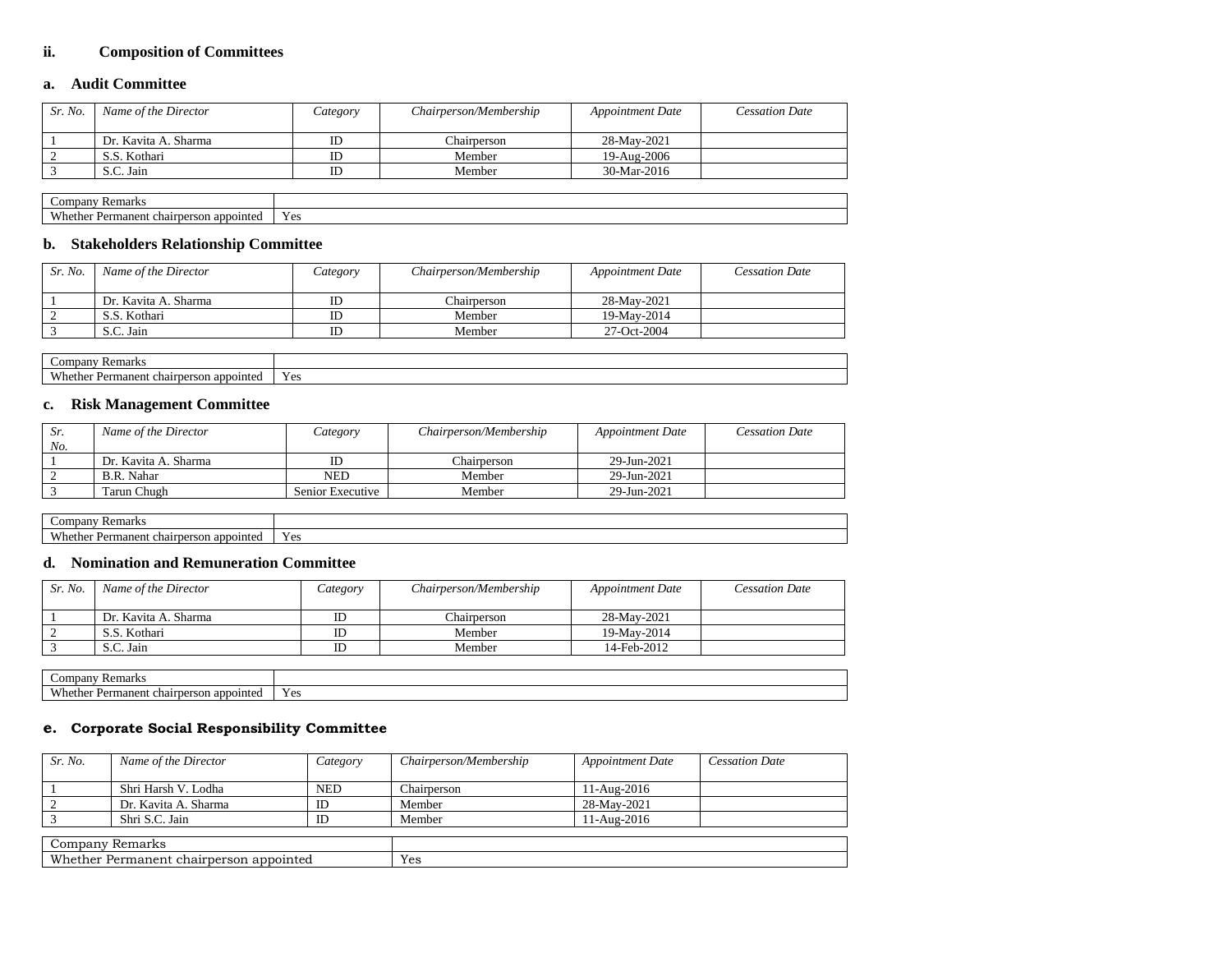### **iii. Meeting of Board of Directors**

| Date(s) of Meeting (if<br>any) in the previous<br>quarter | Date(s) of Meeting (if<br>any) in the relevant<br>quarter | Whether requirement<br>of Ouorum met | <b>Number of Directors</b><br>present | <b>Number of Independent Directors</b><br>present |
|-----------------------------------------------------------|-----------------------------------------------------------|--------------------------------------|---------------------------------------|---------------------------------------------------|
| $11-Nov-2021$                                             | 10-Feb-2022                                               | Yes                                  |                                       |                                                   |
|                                                           | 23-Mar-2022                                               | Yes                                  |                                       |                                                   |
|                                                           |                                                           |                                      |                                       |                                                   |

| * Remarks<br>$\mathcal{L}$ ompany    |     |
|--------------------------------------|-----|
| any two<br>31mum<br>gap<br>hetween.  | -90 |
| e (in number of davs)<br>consecutive |     |

# **iv. Meeting of Committees**

| <b>Name of the Committee</b>     | $Date(s)$ of meeting<br>during of the<br>committee in the | Date(s) of meeting of<br>the committee in the<br>relevant quarter | Whether<br>requirement of<br><b>Ouorum</b> met | Number of<br><b>Directors</b><br>present | Number of<br>independent directors<br>present |
|----------------------------------|-----------------------------------------------------------|-------------------------------------------------------------------|------------------------------------------------|------------------------------------------|-----------------------------------------------|
|                                  | previous quarter                                          |                                                                   | (Yes/No)                                       |                                          |                                               |
| <b>Audit Committee</b>           | 11-Nov-2021                                               |                                                                   | Yes                                            | 3                                        | 3                                             |
| <b>Audit Committee</b>           |                                                           | 10-Feb-2022                                                       | Yes                                            | 3                                        | 3                                             |
| Nomination &                     | 09-Nov-2021                                               |                                                                   | Yes                                            | 3                                        | 3                                             |
| <b>Remuneration Committee</b>    |                                                           |                                                                   |                                                |                                          |                                               |
| Nomination &                     |                                                           | 10-Feb-2022                                                       | Yes                                            | 3                                        | 3                                             |
| <b>Remuneration Committee</b>    |                                                           |                                                                   |                                                |                                          |                                               |
| Corporate Social                 | $11-Nov-2021$                                             |                                                                   | Yes                                            | 3                                        | $\overline{2}$                                |
| <b>Responsibility Committee</b>  |                                                           |                                                                   |                                                |                                          |                                               |
| Corporate Social                 |                                                           | 10-Feb-2022                                                       | Yes                                            | $\mathcal{R}$                            | $\overline{c}$                                |
| <b>Responsibility Committee</b>  |                                                           |                                                                   |                                                |                                          |                                               |
| <b>Risk Management</b>           | 09-Nov-2021                                               |                                                                   | Yes                                            | $\mathfrak{2}$                           |                                               |
| Committee                        |                                                           |                                                                   |                                                |                                          |                                               |
| <b>Risk Management</b>           |                                                           | 09-Mar-2022                                                       | Yes                                            | $\mathfrak{2}$                           |                                               |
| Committee                        |                                                           |                                                                   |                                                |                                          |                                               |
| <b>Stakeholders Relationship</b> |                                                           | 09-Mar-2022                                                       | Yes                                            | 3                                        | 3                                             |
| Committee                        |                                                           |                                                                   |                                                |                                          |                                               |

| Company Remarks                                                                           |     |
|-------------------------------------------------------------------------------------------|-----|
| Maximum gap between any two consecutive<br>(in number of days) [Only for Audit Committee] | -90 |

### **v. Related Party Transactions**

| <b>Subject</b>                                                             | Compliance status<br>(Yes/No/NA) | Remark |
|----------------------------------------------------------------------------|----------------------------------|--------|
| Whether prior approval of audit committee obtained                         | Yes                              |        |
| Whether shareholder approval obtained for material RPT                     | Yes                              |        |
| Whether details of RPT entered into pursuant to omnibus approval have been | Yes                              |        |
| reviewed by Audit Committee                                                |                                  |        |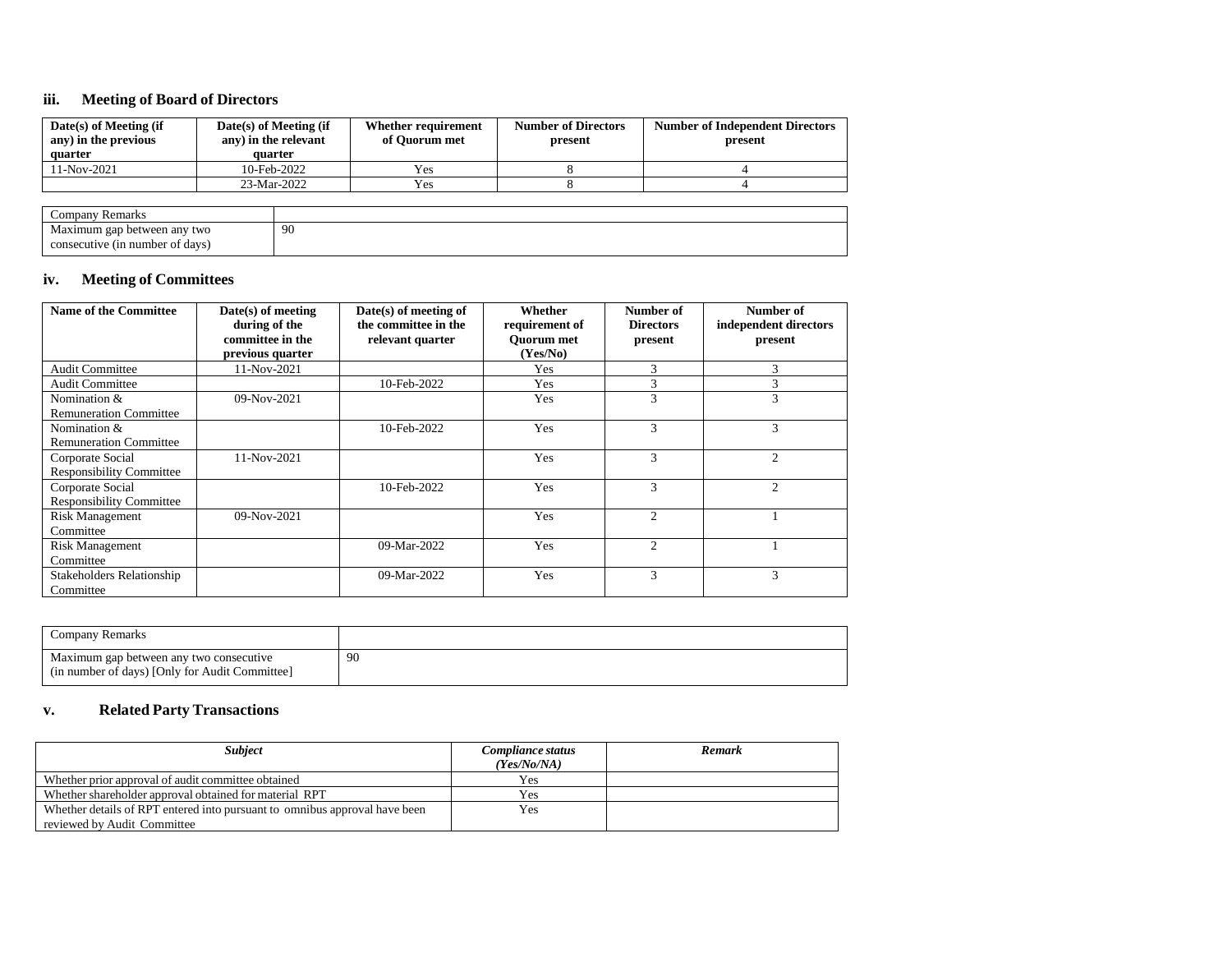#### **VI. Affirmations**

- 1. The composition of Board of Directors is in terms of SEBI (Listing obligations and disclosure requirements)Regulations, 2015. **Yes**
- 2. The composition of the following committees is in terms of SEBI (Listing obligations and disclosure requirements) Regulations, 2015
	- a. AuditCommittee **Yes**
	- b. Nomination & remuneration committee **Yes**
	- c. Stakeholdersrelationship committee **Yes**
	- d. Risk management committee (applicable to the top 100 listed entities) **- Yes**
- 3. The committee members have been made aware of their powers, role and responsibilities as specified in SEBI (Listing obligations and disclosure requirements) Regulations, 2015. **- Yes**
- 4. The meetings of the board of directors and the above committees have been conducted in the manner as specified in SEBI (Listing obligations and disclosure requirements) Regulations, 2015.**- Yes**
- 5. a. This report and/or the report submitted in the previous quarter has been placed before Board of Directors. **- Yes**
	- b. Any comments/observations/advice of Board of Directors may be mentioned here:

**1. The Report submitted in the previous quarter has been placed before the Board of Directors at its meeting held on10.02.2022 and this report will be placed before the Board of Directors in the next Meeting.**

Name : **Sudeep Jain**<br>Designation : **Company Se Company Secretary & Compliance Officer**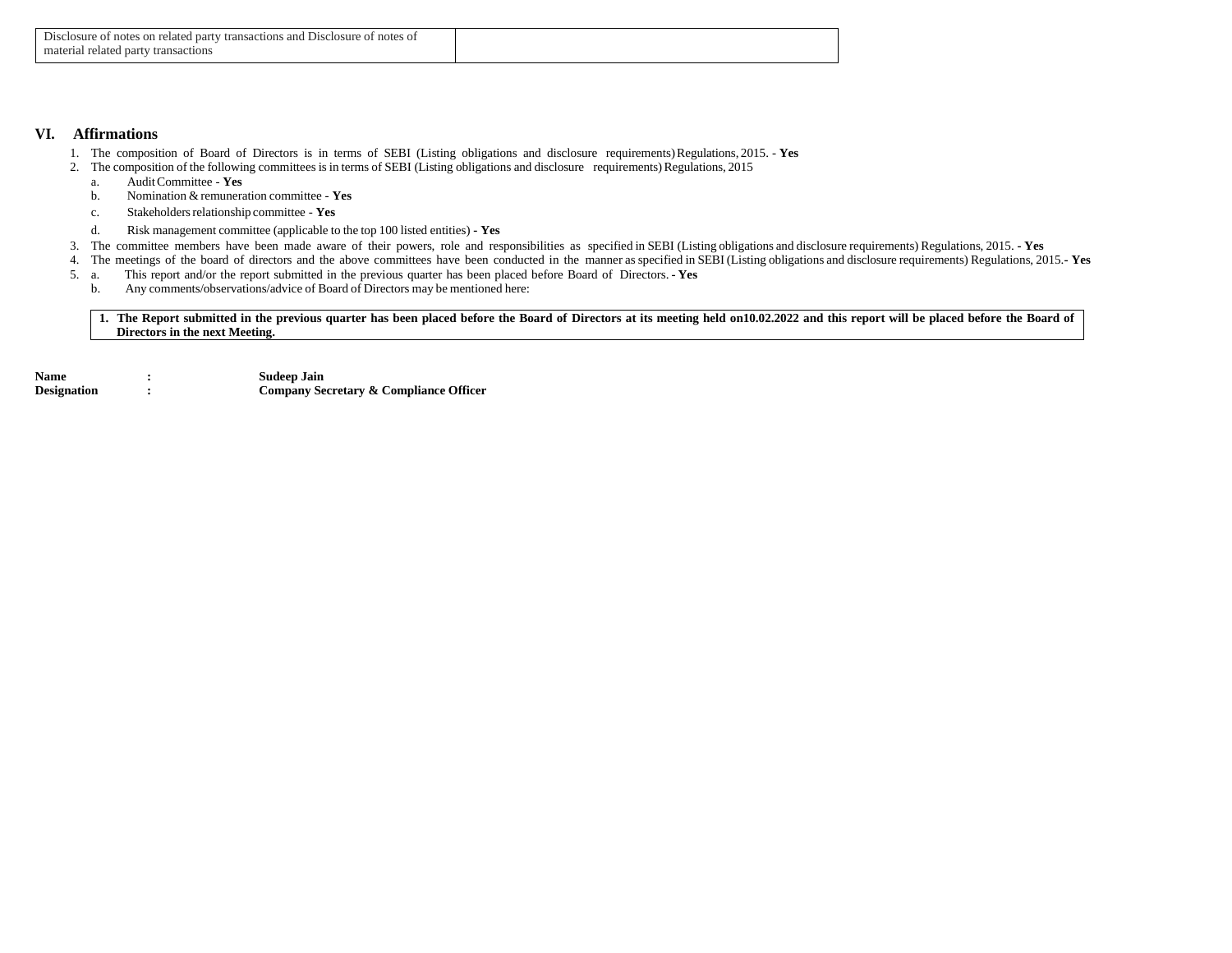# Format to be submitted by listed entity at the end of the financial year (for the whole of financial year)

| I. Disclosure on website in terms of Listing Regulations                                                             |                                  |                                  |                   |
|----------------------------------------------------------------------------------------------------------------------|----------------------------------|----------------------------------|-------------------|
| <b>Item</b>                                                                                                          | Compliance status<br>(Yes/No/NA) | Company Remark                   | Website           |
| As per regulation $46(2)$ of the LODR:                                                                               |                                  |                                  |                   |
| Details of business                                                                                                  | Yes                              |                                  | www.unistar.co.in |
| Terms and conditions of appointment of independent directors                                                         | Yes                              |                                  | www.unistar.co.in |
| Composition of various committees of board of directors                                                              | Yes                              |                                  | www.unistar.co.in |
| Code of conduct of board of directors and senior management                                                          | Yes                              |                                  | www.unistar.co.in |
| Details of establishment of vigil mechanism/Whistle Blower                                                           | Yes                              |                                  | www.unistar.co.in |
| Criteria of making payments to non-executive directors                                                               | Yes                              |                                  | www.unistar.co.in |
| Policy on dealing with related party transactions                                                                    | Yes                              |                                  | www.unistar.co.in |
| Policy for determining 'material' subsidiaries                                                                       | Not Applicable                   |                                  |                   |
| Details of familiarization programs imparted to independent                                                          | Yes                              |                                  | www.unistar.co.in |
| Email address for grievance redressal and other relevant details                                                     | Yes                              |                                  | www.unistar.co.in |
| entity who are responsible for assisting and handling investor                                                       |                                  |                                  |                   |
| Contact information of the designated officials of the listed entity                                                 | Yes                              |                                  | www.unistar.co.in |
| Financial results                                                                                                    | Yes                              |                                  | www.unistar.co.in |
| Shareholding pattern                                                                                                 | Yes                              |                                  | www.unistar.co.in |
| Details of agreements entered into with the media companies                                                          | Not Applicable                   |                                  |                   |
| and/or their associates                                                                                              |                                  |                                  |                   |
| Schedule of analyst or institutional investor meet and                                                               | Not Applicable                   |                                  |                   |
| presentations made by the listed entity to analysts or institutional                                                 |                                  |                                  |                   |
| New name and the old name of the listed entity                                                                       | Not Applicable                   |                                  |                   |
| Advertisements as per regulation 47 (1)                                                                              | Yes                              |                                  | www.unistar.co.in |
| Credit rating or revision in credit rating obtained by the entity for                                                | Yes                              |                                  | www.unistar.co.in |
| Separate audited financial statements of each subsidiary of the                                                      | Not Applicable                   |                                  |                   |
| As per other regulations of the LODR:                                                                                |                                  |                                  |                   |
| Whether company has provided information under separate                                                              |                                  |                                  | www.unistar.co.in |
| section on its website as per Regulation 46(2)                                                                       | Yes                              |                                  |                   |
| Materiality Policy as per Regulation 30                                                                              | Yes                              |                                  | www.unistar.co.in |
| Dividend Distribution policy as per Regulation 43A (as                                                               | Yes                              |                                  | www.unistar.co.in |
| It is certified that these contents on the website of the listed                                                     | Yes                              |                                  | www.unistar.co.in |
| <b>Annual Affirmations</b><br>П                                                                                      |                                  |                                  |                   |
| <b>Particulars</b>                                                                                                   | <b>Regulation Number</b>         | Compliance status<br>(Yes/No/NA) | Company Remark    |
| Independent director(s) have been appointed in terms of<br>specified criteria of 'independence' and/or 'eligibility' | $16(1)(b) \& 25(6)$              | Yes                              |                   |
| <b>Board</b> composition                                                                                             | $17(1), 17(1A) \& 17(1B)$        | Yes                              |                   |
| Meeting of Board of directors                                                                                        | 17(2)                            | Yes                              |                   |
| Quorum of Board meeting                                                                                              | 17(2A)                           | Yes                              |                   |
| Review of Compliance Reports                                                                                         | 17(3)                            | Yes                              |                   |
| Plans for orderly succession for appointments                                                                        | 17(4)                            | Yes                              |                   |

| Review of Computance Reports                    | 1/(3)  | 1 U.S |  |
|-------------------------------------------------|--------|-------|--|
| Plans for orderly succession for appointments   | 17(4)  | Yes   |  |
| Code of Conduct                                 | 17(5)  | Yes   |  |
| Fees/compensation                               | 17(6)  | Yes   |  |
| Minimum Information                             | 17(7)  | Yes   |  |
| Compliance Certificate                          | 17(8)  | Yes   |  |
| Risk Assessment & Management                    | 17(9)  | Yes   |  |
| Performance Evaluation of Independent Directors | 17(10) | Yes   |  |
| Recommendation of Board                         | 17(11) | Yes   |  |
| Maximum number of directorship                  | 17A    | Yes   |  |
| <b>Composition of Audit Committee</b>           | 18(1)  | Yes   |  |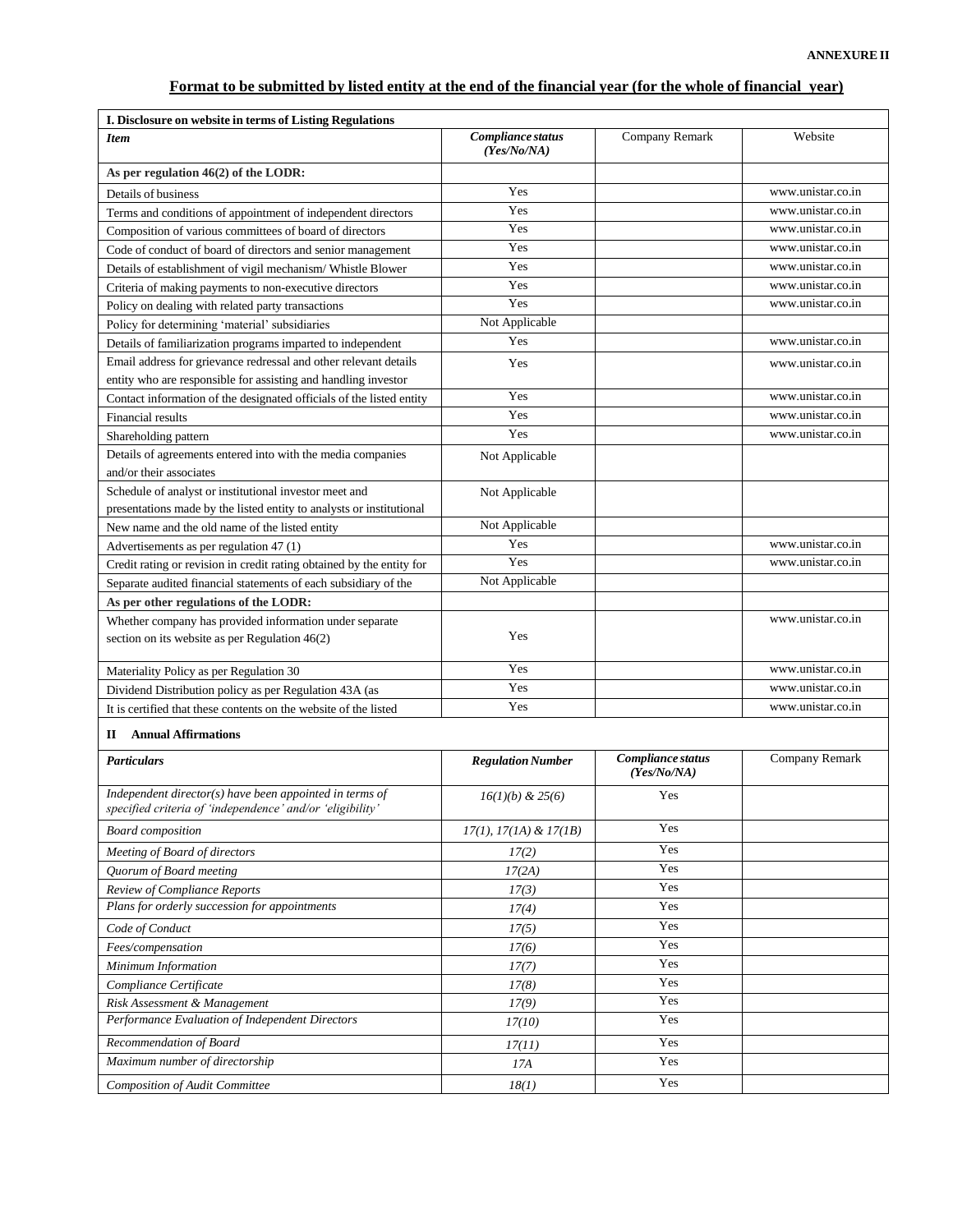| Meeting of Audit Committee                                                                                 | 18(2)                                    | Yes            |  |
|------------------------------------------------------------------------------------------------------------|------------------------------------------|----------------|--|
| Composition of nomination & remuneration committee                                                         | 19(1) & (2)                              | Yes            |  |
| Quorum of Nomination and Remuneration Committee                                                            | 19(2A)                                   | Yes            |  |
| Meeting of nomination & remuneration committee                                                             | 19(3A)                                   | Yes            |  |
| Composition of Stakeholder Relationship Committee                                                          | $20(1)$ , $20(2)$ and $20(2A)$           | Yes            |  |
| Meeting of stakeholder relationship committee                                                              | 20(3A)                                   | Yes            |  |
| Composition and role of risk management committee                                                          | 2I(1),(2),(3),(4)                        | Yes            |  |
| Meeting of Risk Management Committee                                                                       | 22                                       | Yes            |  |
| Vigil Mechanism                                                                                            | 22                                       | Yes            |  |
| Policy for related party Transaction                                                                       | $23(1)$ , $(1A)$ , $(5)$ , $(6)$ , $(7)$ | Yes            |  |
| Prior or Omnibus approval of Audit Committee for all<br>related party transactions                         | 23(2), (3)                               | Yes            |  |
| Approval for material related party transactions                                                           | 23(4)                                    | Yes            |  |
| Disclosure of related party transactions on consolidated                                                   | 23(9)                                    | Yes            |  |
| Composition of Board of Directors of unlisted material                                                     | 24(1)                                    | Not Applicable |  |
| Other Corporate Governance requirements with respect to<br>subsidiary of listed entity                     | $24(2), (3), (4), (5)$ & (6)             | Not Applicable |  |
| Annual Secretarial Compliance Report                                                                       | 24(A)                                    | Yes            |  |
| Alternate Director to Independent Director                                                                 | 25(1)                                    | Not Applicable |  |
| Maximum Tenure                                                                                             | 25(2)                                    | Yes            |  |
| Meeting of independent directors                                                                           | 25(3) & (4)                              | Yes            |  |
| Familiarization of independent directors                                                                   | 25(7)                                    | Yes            |  |
| Declaration from Independent Director                                                                      | $25(8)$ & (9)                            | Yes            |  |
| D & O Insurance for Independent Directors                                                                  | 25(10)                                   | Yes            |  |
| Memberships in Committees                                                                                  | 26(1)                                    | Yes            |  |
| Affirmation with compliance to code of conduct from<br>members of Board of Directors and Senior management | 26(3)                                    | Yes            |  |
| Disclosure of Shareholding by Non- Executive Directors                                                     | 26(4)                                    | Yes            |  |
| Policy with respect to Obligations of directors and senior<br>management                                   | $26(2)$ & $26(5)$                        | Yes            |  |

### **Other Information**

### **III Affirmations:**

The Listed Entity has approved Material Subsidiary Policy and the Corporate Governance requirements with respect to subsidiary of Listed Entity have been complied. **- Not Applicable**

| <b>Other Information</b> |  |                                        |
|--------------------------|--|----------------------------------------|
| <b>Name</b>              |  | Sudeep Jain                            |
|                          |  |                                        |
| <b>Designation</b>       |  | Company Secretary & Compliance Officer |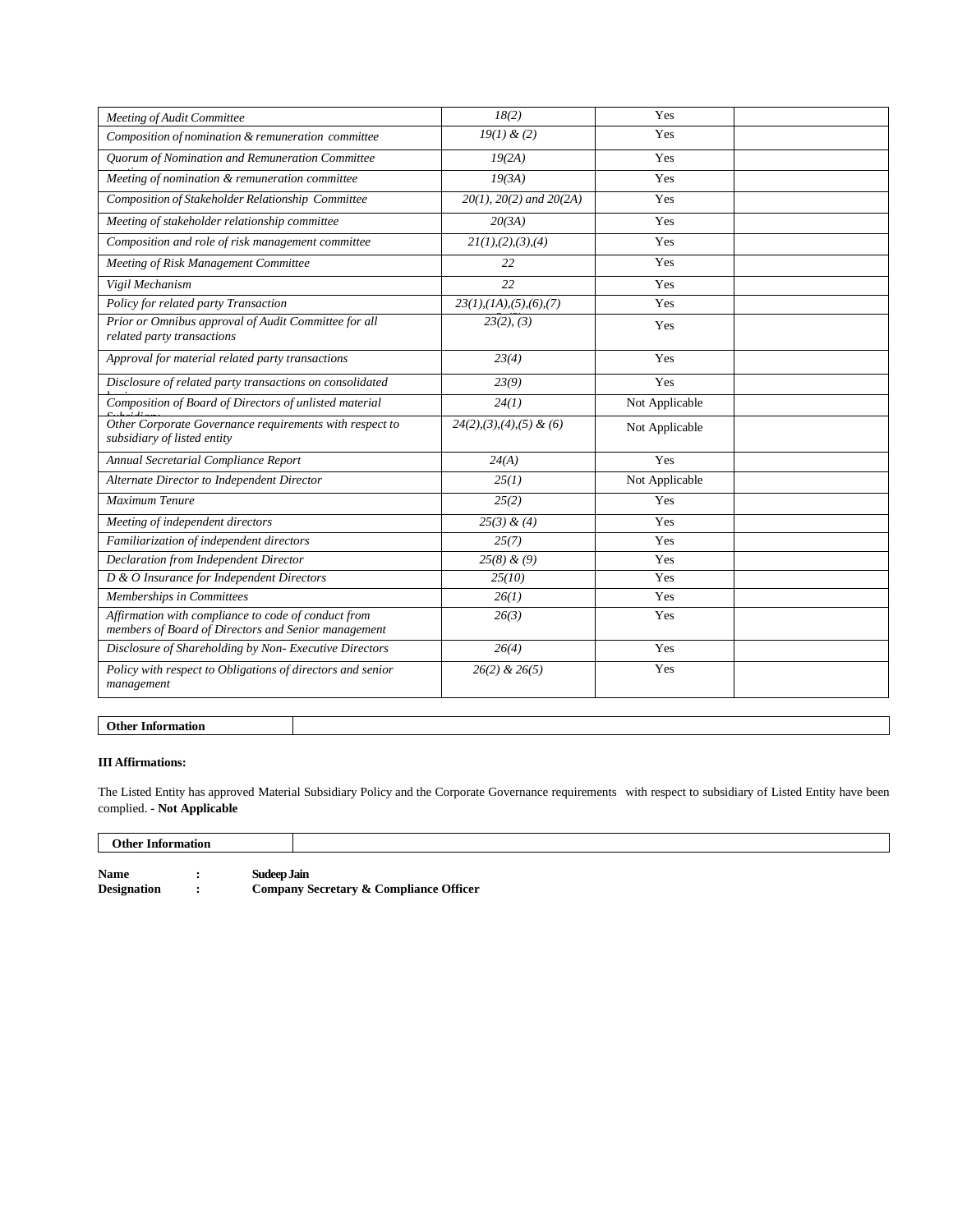#### **ANNEXURE IV**

| symbol%<br> | %company Name% | % auarter Ended%<br>. |
|-------------|----------------|-----------------------|
|             |                |                       |

### **(A) Any loan or any other form of debt advanced by the listed entity directly or indirectly to**

| Aggregate amount advanced during six months                  |                                                                   |                                                                                                         |                                                             |                                                                |                                                                   | Balance outstanding at the end of six months                                                      |                                                   |
|--------------------------------------------------------------|-------------------------------------------------------------------|---------------------------------------------------------------------------------------------------------|-------------------------------------------------------------|----------------------------------------------------------------|-------------------------------------------------------------------|---------------------------------------------------------------------------------------------------|---------------------------------------------------|
| <i>Promoter or any</i><br>other entity<br>controlled by them | Promoter<br>Group or any<br>other entity<br>controlled by<br>them | <i>Directors</i><br><i>(including)</i><br>relatives) or<br>any other<br>entity<br>controlled by<br>them | <b>KMPs</b> or any<br>other entity<br>controlled by<br>them | Promoter<br>or any<br>other<br>entity<br>controlled<br>by them | Promoter<br>Group or any<br>other entity<br>controlled by<br>them | <i>Directors</i><br><i>(including)</i><br>relatives) or any<br>other entity<br>controlled by them | KMPs or any other<br>entity controlled by<br>them |
|                                                              |                                                                   |                                                                                                         |                                                             |                                                                |                                                                   |                                                                                                   |                                                   |

#### **(B) Any guarantee/ comfort letter (by whatever name called) provided by the listed entity directly or indirectly, in connection with any loan(s) or any other form of debt availed by:**

| Entity                                                                                         | Type (guarantee, comfort letter etc.) | Aggregate amount of issuance<br>during six months | Balance outstanding at the end of six<br>months (taking into account any<br>invocation) |
|------------------------------------------------------------------------------------------------|---------------------------------------|---------------------------------------------------|-----------------------------------------------------------------------------------------|
| Promoter or any other entity<br>controlled by them                                             | 0                                     | $\theta$                                          | 0                                                                                       |
| Promoter Group or any<br>other entity controlled by<br>them                                    | $\theta$                              | $\Omega$                                          | $\Omega$                                                                                |
| <i>(including)</i><br><i>Directors</i><br>relatives) or any other entity<br>controlled by them | $\theta$                              | $\Omega$                                          | $\Omega$                                                                                |
| KMPs or any other entity<br>controlled by them                                                 | $\Omega$                              | $\theta$                                          | $\mathbf{0}$                                                                            |

#### **(C) Any security provided by the listed entity directly or indirectly, in connection with any loan(s) or any other form of debt availed by:**

| Entity                                                                                         | Type of Security (cash, shares etc.) | Aggregate value of security<br>provided during six months | Balance outstanding at the end of six<br>months |
|------------------------------------------------------------------------------------------------|--------------------------------------|-----------------------------------------------------------|-------------------------------------------------|
| Promoter or any other entity<br>controlled by them                                             | N.A.                                 | $\Omega$                                                  | $\Omega$                                        |
| Promoter Group or any<br>other entity controlled by<br>them                                    | N.A.                                 | $\Omega$                                                  | $\Omega$                                        |
| <i>(including)</i><br><i>Directors</i><br>relatives) or any other entity<br>controlled by them | N.A.                                 | $\Omega$                                                  | $\Omega$                                        |
| KMPs or any other entity<br>controlled by them                                                 | N.A.                                 | $\Omega$                                                  | $\Omega$                                        |

### **(D) If the Listed Entity would like to provide any other information the same may be indicated here**